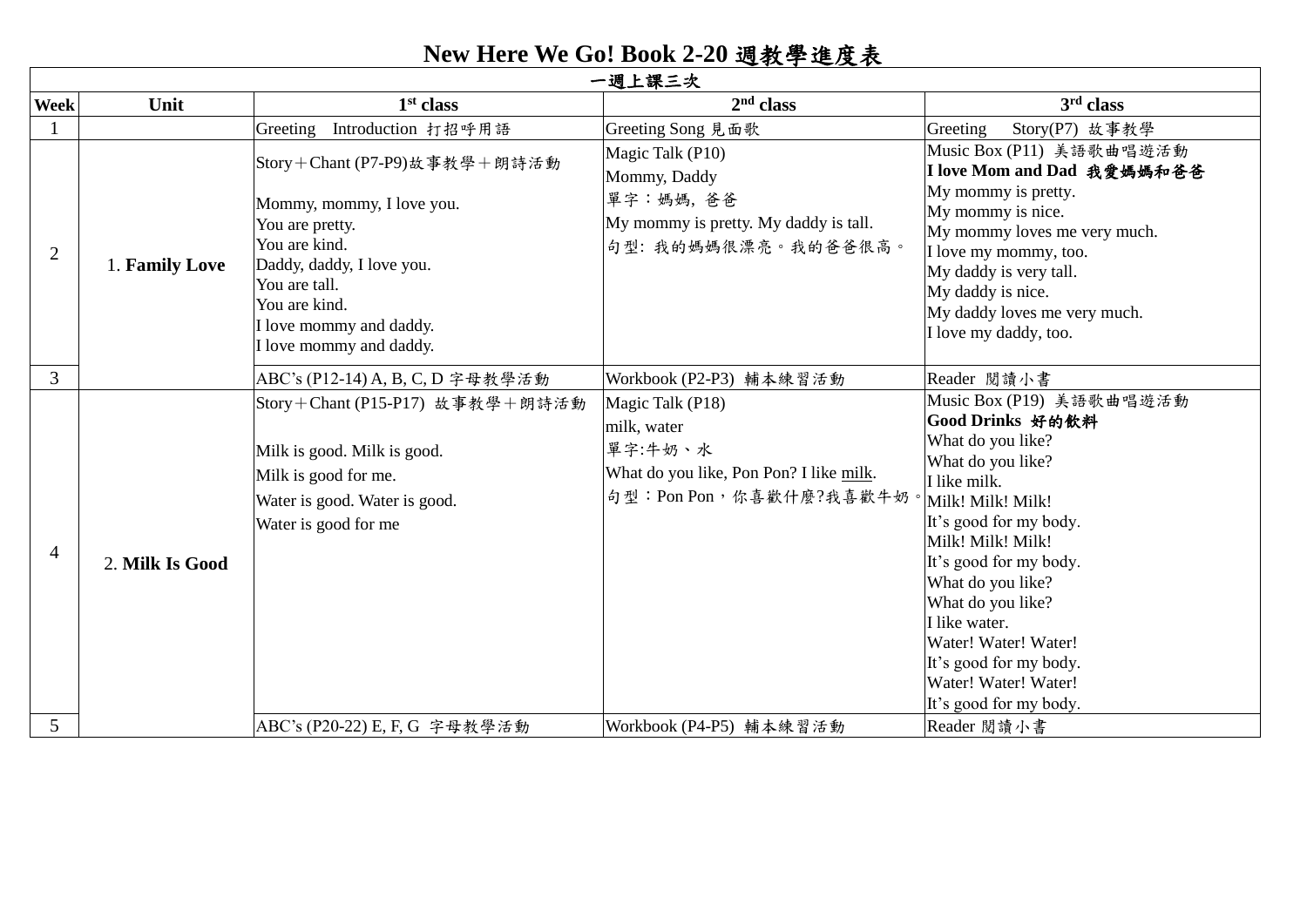|                | 一週上課三次         |                                                                                                                                                                                                                                              |                                                                                                             |                                                                                                                                                                                                                                                                                                                                                                                           |  |
|----------------|----------------|----------------------------------------------------------------------------------------------------------------------------------------------------------------------------------------------------------------------------------------------|-------------------------------------------------------------------------------------------------------------|-------------------------------------------------------------------------------------------------------------------------------------------------------------------------------------------------------------------------------------------------------------------------------------------------------------------------------------------------------------------------------------------|--|
| Week           | Unit           | 1 <sup>st</sup> class                                                                                                                                                                                                                        | $2nd$ class                                                                                                 | 3 <sup>rd</sup> class                                                                                                                                                                                                                                                                                                                                                                     |  |
| 6              | 3. Candy House | Story+Chant (P23-P25)故事教學+朗詩活動<br>Cookies, cookies, yummy, yummy!<br>One for you and one for me.<br>I like cookies. How about you?<br>Lollipops, lollipops, yummy, yummy!<br>One for you and one for me.<br>I like lollipops. How about you? | Magic Talk (P26)<br>cookie, lollipop<br>單字:餅乾,棒棒糖<br>Do you like cookies? Yes, I do.<br>句型:你喜歡餅乾嗎?是的,我喜歡。   | Music Box (P27) 美語歌曲唱遊活動<br>Candy House 糖果屋<br>Candy house, Candy house<br>Hurray for my candy house<br>Lots of cookies!<br>Lots of lollipops!<br>Hurray for my candy house<br>Hurray for my candy house<br>A: Do you like cookies?<br>B: Yes, I do. I do. I do. I do.<br>A: Do you like lollipops?<br>B: Yes, I do. I do. I do. I do.                                                    |  |
| $\overline{7}$ |                | ABC's (P28-30) H, I, J, K 字母教學活動                                                                                                                                                                                                             | Workbook (P6-P7) 輔本練習活動                                                                                     | Reader 閲讀小書                                                                                                                                                                                                                                                                                                                                                                               |  |
| 8              |                | Review Unit 1-2 複習                                                                                                                                                                                                                           | Review Unit 3 複習                                                                                            | Workbook Review 1(P8-P9) 輔本練習活動                                                                                                                                                                                                                                                                                                                                                           |  |
| 9              | 4. Party Time  | Story+Chant (P31-P33) 故事教學+朗詩活動<br>Make a circle.<br>Let's sing.<br>La La La La La! La La La La La!<br>Make a circle.<br>Let's dance.<br>Ta Ta Ta Ta Ta ! Ta Ta Ta Ta Ta !                                                                   | Magic Talk (P34)<br>dance, sing<br>單字:跳舞,唱歌<br>What can you do, Pinky? I can dance.<br>句型:Pinky,你會做什麼?我會跳舞。 | Music Box (P35) 美語歌曲唱遊活動<br>Party Time 派對時間<br>Listen to the music.<br>Listen to the songs.<br>It's party time.<br>It's party time.<br>I can sing. La La La<br>I can dance. Chu Chu Chu<br>La La La<br>La La La<br>Chu Chu Chu<br>Chu Chu Chu<br>I can sing and dance.<br>I can sing and dance.<br>(A: What can you do?<br>B: I can sing.<br>C: I can dance.<br>D: I can sing and dance.) |  |
| 10             |                | ABC's (P36-38) L, M, N 字母教學活動                                                                                                                                                                                                                | Workbook (P10-P11) 輔本練習活動                                                                                   | Reader 閱讀小書                                                                                                                                                                                                                                                                                                                                                                               |  |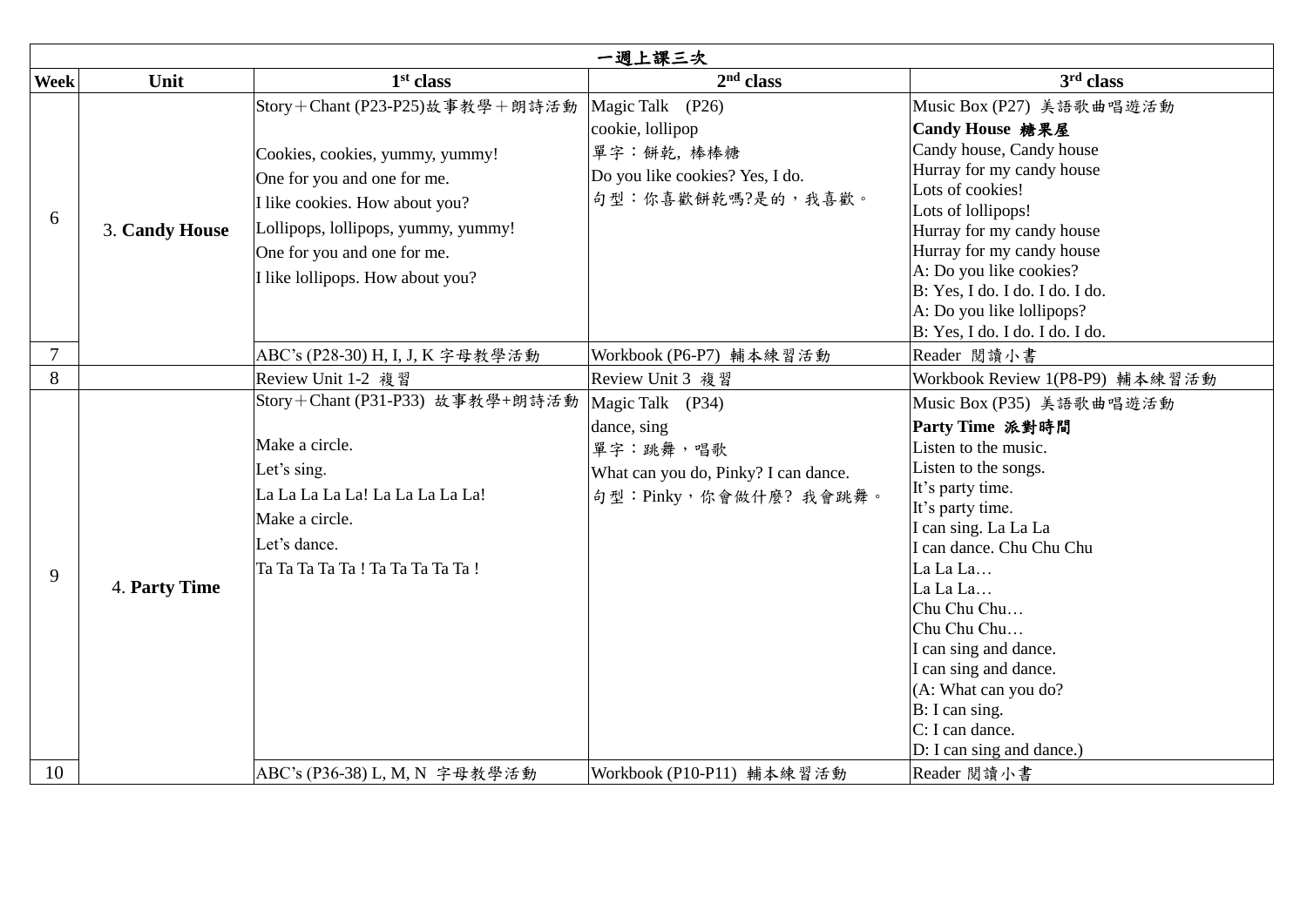|               | 一週上課三次              |                                                                                                                                                                                                                      |                                                                                                 |                                                                                                                                                                                                                                                                                                                                                                          |  |  |
|---------------|---------------------|----------------------------------------------------------------------------------------------------------------------------------------------------------------------------------------------------------------------|-------------------------------------------------------------------------------------------------|--------------------------------------------------------------------------------------------------------------------------------------------------------------------------------------------------------------------------------------------------------------------------------------------------------------------------------------------------------------------------|--|--|
| <b>Week</b>   | Unit                | 1 <sup>st</sup> class                                                                                                                                                                                                | 2 <sup>nd</sup> class                                                                           | 3rd class                                                                                                                                                                                                                                                                                                                                                                |  |  |
| <sup>11</sup> | 5. Let's Swim!      | Story+Chant (P39-P41) 故事教學+朗詩活動 Magic Talk (P42)<br>Swim and jump<br>Fun! Fun! Fun!<br>Can you swim?<br>Can you jump?<br>Yes, I can. No, I can't.<br>Yes, I can. No, I can't.                                        | swim, jump<br>單字:游泳,跳躍<br>Can you swim? Yes, I can. / No, I can't.<br>句型:你會游泳嗎?是的,我會。<br>不,我不會。 | Music Box (P43) 美語歌曲唱遊活動<br>Flip Flop Bounce 撲通 撲通 跳跳跳<br>Can you swim? Yes, I can.<br>Can you swim? Yes, I can.<br>I can swim!<br>Flip! Flop! Flip! Flop!<br>I can swim.<br>Flip! Flop! Flip! Flop!<br>Can you jump? Yes, I can.<br>Can you jump? Yes, I can.<br>I can jump!<br>Bounce! Bounce!<br>Bounce! Bounce!<br>I can jump!<br>Bounce! Bounce!<br>Bounce! Bounce! |  |  |
| 12            |                     | ABC's (P44-46) O, P, Q, R 字母教學活動                                                                                                                                                                                     | Workbook (P12-P13) 輔本練習活動                                                                       | Reader 閲讀小書                                                                                                                                                                                                                                                                                                                                                              |  |  |
| 13            | 6. The Magic Island | Story+Chant (P47-P49) 故事教學+朗詩活動 Magic Talk (P50)<br>What do you see?<br>What do you see?<br>I see a flower.<br>I see a tree.<br>I see you and you see me!<br>Hee, Hee, Hee! Ha, Ha, Ha!<br>I see you and you see me! | tree, flower<br>單字:樹,花<br>What do you see? I see a tree.<br>句型:你看到什麼?我看到一棵樹。                    | Music Box (P51) 美語歌曲唱遊活動<br>In The Garden 在花園裡<br>What do you see?<br>What do you see?<br>What do you see in the garden?<br>A tree!<br>A tall, tall tree!<br>I see a tall, tall tree,<br>In the garden.<br>What do you see,<br>What do you see,<br>What do you see in the garden?<br>A flower!<br>A pretty flower!<br>I see a pretty flower,<br>In the garden.           |  |  |
| 14            |                     | ABC's (P52-54) S, T, U, V 字母教學活動                                                                                                                                                                                     | Workbook (P14-P15) 輔本練習活動                                                                       | Reader 閲讀小書                                                                                                                                                                                                                                                                                                                                                              |  |  |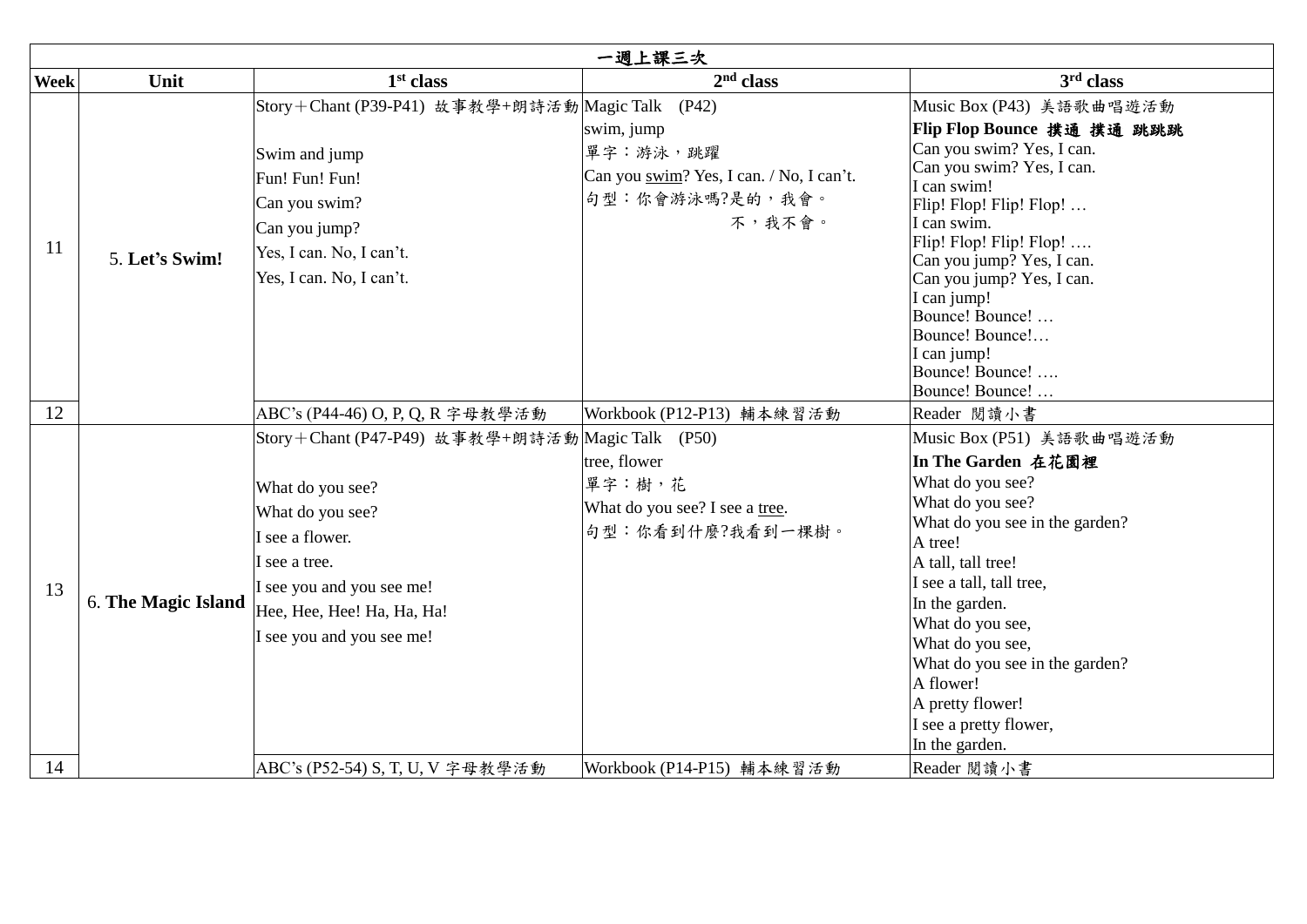|             | 一週上課三次            |                                                                                                                                                                                                  |                                                                                                        |                                                                                                                                                                                                                                                                                                                                                                                                                        |  |  |
|-------------|-------------------|--------------------------------------------------------------------------------------------------------------------------------------------------------------------------------------------------|--------------------------------------------------------------------------------------------------------|------------------------------------------------------------------------------------------------------------------------------------------------------------------------------------------------------------------------------------------------------------------------------------------------------------------------------------------------------------------------------------------------------------------------|--|--|
| <b>Week</b> | Unit              | 1 <sup>st</sup> class                                                                                                                                                                            | $2nd$ class                                                                                            | $3rd$ class                                                                                                                                                                                                                                                                                                                                                                                                            |  |  |
| 15          | 7. Happy Birthday | Story+Chant (P55-P57) 故事教學+朗詩活動 Magic Talk (P58)<br>1, 2, 3. What do you see?<br>4, 5, 6. I see chicks.<br>7, 8, 9. Make a line.<br>10, 10, 10. Count again.<br>1, 2, 3, 4, 5,<br>6, 7, 8, 9, 10 | six, seven, eight, nine, ten<br>單字: 6, 7, 8, 9, 10<br>How old are you? I'm 6 years old.<br>句型:你幾歲?我六歲。 | Music Box (P59) 美語歌曲唱遊活動<br>Happy Birthday 生日快樂<br>(Count the candles. Count the candles.<br>1, 2, 3, 4, 5, 6. Oh! You are six years old.)<br>Happy birthday,<br>Happy birthday,<br>Happy birthday to you.<br>Birthday cake!<br>Birthday gifts!<br>Birthday party,<br>For you!<br>Happy birthday,<br>Happy birthday,<br>Happy birthday to you.<br>It's a happy day.<br>It's a happy day.<br>May your wishes come true! |  |  |
| 16          |                   | ABC's (P60-62) W, X, Y, Z 字母教學活動                                                                                                                                                                 | Workbook (P16-P17) 輔本練習活動                                                                              | Reader 閱讀小書                                                                                                                                                                                                                                                                                                                                                                                                            |  |  |
| 17          | 8. Review         | I Can Read and Say (P64-P65)<br>我會閱讀並大聲說                                                                                                                                                         | I Can Read and Say<br>(P66)<br>我會閱讀並大聲說                                                                | Music Box (P67) 美語歌曲唱遊活動<br>Good Morning 早安歌<br>Good morning!<br>Good morning!<br>Good morning to you!<br>Have a nice day!<br>Have a nice day!<br>Have a nice day!                                                                                                                                                                                                                                                     |  |  |
| 18          |                   | ABC's (P68-69) 字母教學活動                                                                                                                                                                            | Workbook (P18-P19) 輔本練習活動                                                                              | Reader 閱讀小書                                                                                                                                                                                                                                                                                                                                                                                                            |  |  |
| 19          |                   | 闖關遊戲<br>(P70)                                                                                                                                                                                    | 活動演練                                                                                                   | 活動演練                                                                                                                                                                                                                                                                                                                                                                                                                   |  |  |
| 20          |                   | 活動演練                                                                                                                                                                                             | 活動彩排                                                                                                   | 期末成果發表                                                                                                                                                                                                                                                                                                                                                                                                                 |  |  |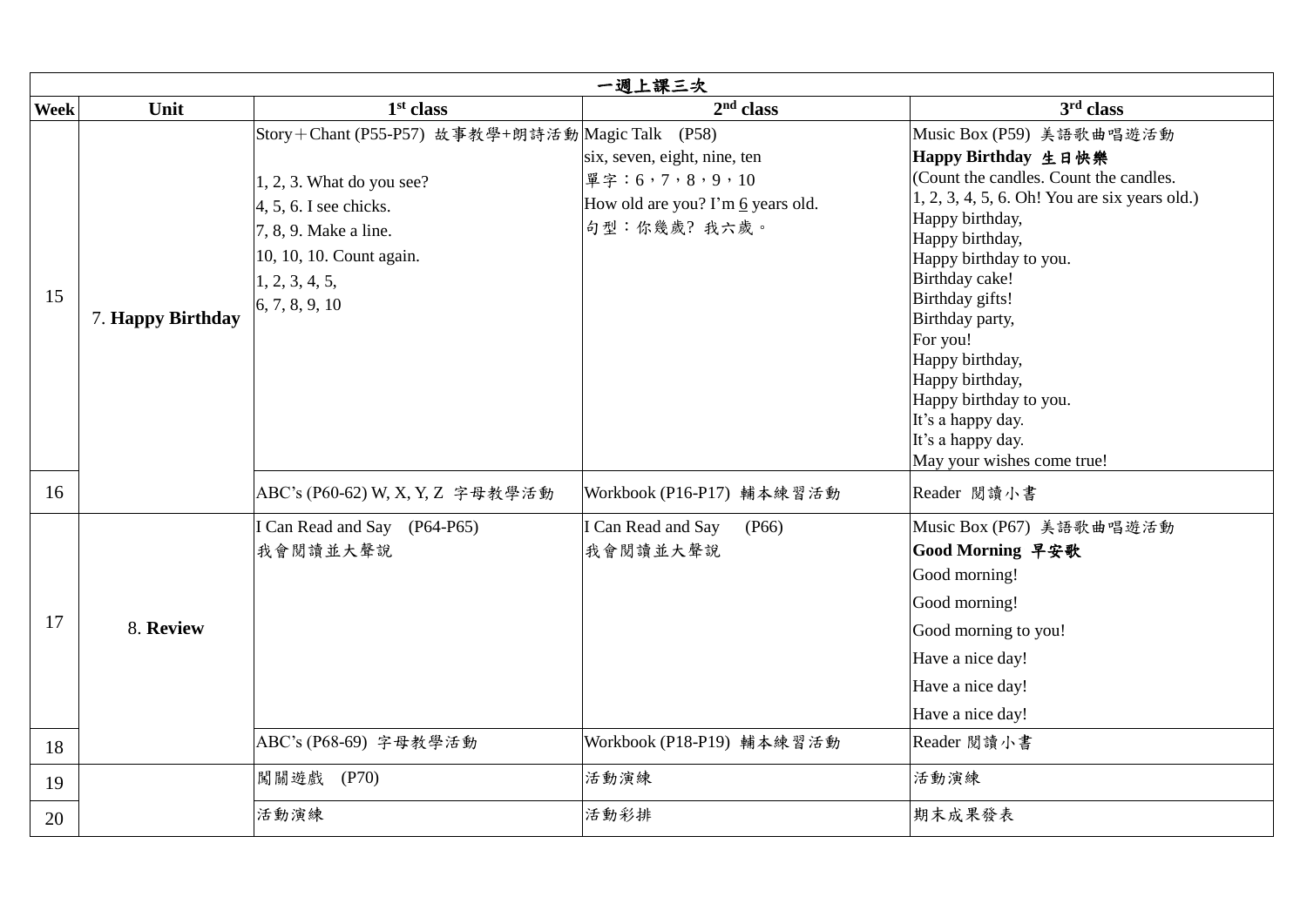|                                | New Here We Go! Book 4-20 週教學進度表 |                                                                                                                                                                                                                                                                                                                                                                                                    |                                                                                                                                            |                                                                                                                                                                                                                                                                                                                                                                                                                                                                                                                                                                                                                                                                                                                              |  |  |  |
|--------------------------------|----------------------------------|----------------------------------------------------------------------------------------------------------------------------------------------------------------------------------------------------------------------------------------------------------------------------------------------------------------------------------------------------------------------------------------------------|--------------------------------------------------------------------------------------------------------------------------------------------|------------------------------------------------------------------------------------------------------------------------------------------------------------------------------------------------------------------------------------------------------------------------------------------------------------------------------------------------------------------------------------------------------------------------------------------------------------------------------------------------------------------------------------------------------------------------------------------------------------------------------------------------------------------------------------------------------------------------------|--|--|--|
|                                |                                  |                                                                                                                                                                                                                                                                                                                                                                                                    | 一週上課三次                                                                                                                                     |                                                                                                                                                                                                                                                                                                                                                                                                                                                                                                                                                                                                                                                                                                                              |  |  |  |
| <b>Week</b>                    | Unit                             | 1 <sup>st</sup> class                                                                                                                                                                                                                                                                                                                                                                              | 2 <sup>nd</sup> class                                                                                                                      | 3 <sup>rd</sup> class                                                                                                                                                                                                                                                                                                                                                                                                                                                                                                                                                                                                                                                                                                        |  |  |  |
| $\mathbf{1}$<br>$\overline{2}$ | 1. It's Stormy                   | Introduction 打招呼用語<br>Greeting<br>Story+Chant (P7-P9) 故事教學+朗詩活動<br>Sunny day, Sunny day,<br>Today is a sunny day.<br>Shine La La! Shine La La!<br>Rainy day, Rainy day<br>Today is a rainy day.<br>Di Da Di! Di Da Di!<br>Windy day, windy day<br>Today is a windy day.<br>Wee! Wee! Wee! Wee! Wee! Wee!<br>Stormy day, Stormy day<br>Today is a stormy day.<br>Hong, hong, hong! Hong, hong, hong | Greeting Song 見面歌<br>Magic Talk (P10)<br>sunny, rainy, stormy, windy<br>單字:晴天,雨天,暴風雨,多風的<br>How's the weather? It's sunny.<br>句型:天氣如何?是晴天。 | Greeting Story (P7) 故事教學<br>Music Box (P11) 美語歌曲唱遊活動<br>Weather 天氣<br>How's the weather? How's the weather?<br>It's sunny. It's sunny. It's a sunny day.<br>Shine La La La La Shine La La La La<br>Shine La La La La Shine La La La La<br>How's the weather? How's the weather?<br>It's rainy. It's rainy. It's a rainy day.<br>Di Da Di Da Di Di Da Di Da Di<br>Di Da Di Da Di<br>Di Da Di Da Di<br>How's the weather? How's the weather?<br>It's windy. It's windy. It's a windy day.<br>Whooo Whooo Whooo Whooo<br>Whooo Whooo Whooo Whooo<br>How's the weather? How's the weather?<br>It's stormy. It's stormy. It's a stormy day.<br>Hong Long Long Long Hong Long Long Long<br>Hong Long Long Long Hong Long Long Long |  |  |  |
| $\overline{3}$                 |                                  | ABC's (P12-14) 字母教學活動<br>Aa: alligator Bb: bus Cc: candy Dd: duck                                                                                                                                                                                                                                                                                                                                  | Workbook (P2-P3) 輔本練習活動                                                                                                                    | Reader 閲讀小書                                                                                                                                                                                                                                                                                                                                                                                                                                                                                                                                                                                                                                                                                                                  |  |  |  |
| $\overline{4}$                 |                                  | Story+Chant (P15-P17) 故事教學+朗詩活動<br>Girl: Put on, put on. Put on my dress.<br>Pretty, pretty. I am pretty.<br>Boy: Put on, put on. Put on my T-shirt.<br>Cool, cool. I am cool.<br>2. Pretty Clothes Girl: Put on, put on. Put on my skirt.<br>Pretty, pretty, I am pretty.<br>Boy: Put on, put on. Put on my pants.<br>Cool, cool, I am cool.                                                      | Magic Talk (P18)<br>dress, skirt, T-shirt, pants<br>單字:洋裝,裙子,T恤,長褲<br>Look at my dress. Oh! You're pretty.<br>句型:看我的洋裝!哦!你真漂亮。             | Music Box (P19) 美語歌曲唱遊活動<br>Pretty Clothes 漂亮的衣服<br>A beautiful dress. A beautiful dress.<br>I like it. I like it.<br>What a beautiful dress!<br>A beautiful skirt. A beautiful skirt.<br>I like it. I like it.<br>What a beautiful skirt!<br>A nice T-shirt. A nice T-shirt.<br>I like it. I like it.<br>What a nice T-shirt!<br>A pair of pants. A pair of pants.<br>I like them. I like them.<br>What a nice pair of pants!                                                                                                                                                                                                                                                                                               |  |  |  |

## **New Here We Go! Book 4-20** 週教學進度表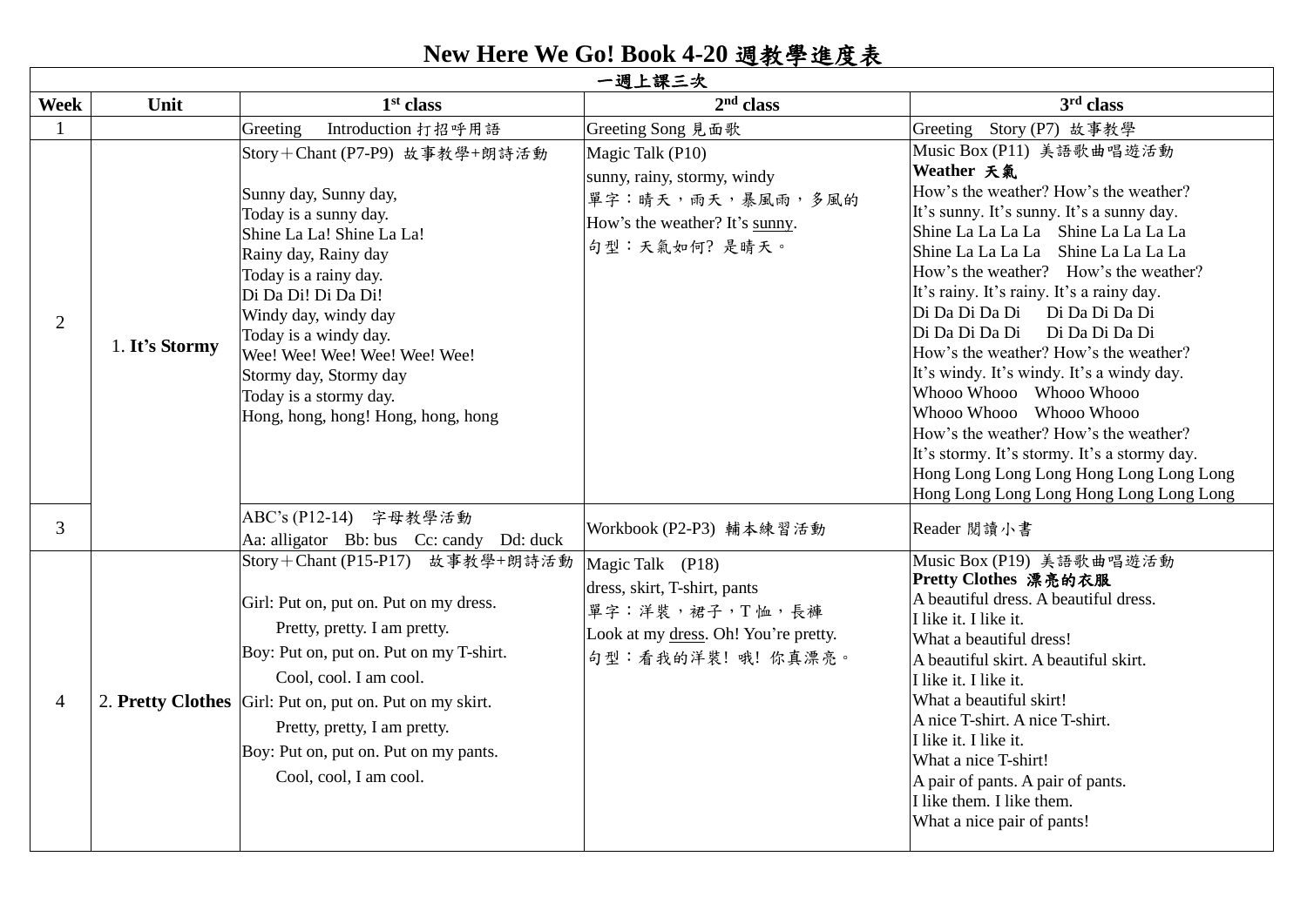|        | 一週上課三次          |                                                                                                                                                                                                                                                                                                                                                                                     |                                                                                                                                                                           |                                                                                                                                                                                                                                                                                                                                                                                                           |  |  |
|--------|-----------------|-------------------------------------------------------------------------------------------------------------------------------------------------------------------------------------------------------------------------------------------------------------------------------------------------------------------------------------------------------------------------------------|---------------------------------------------------------------------------------------------------------------------------------------------------------------------------|-----------------------------------------------------------------------------------------------------------------------------------------------------------------------------------------------------------------------------------------------------------------------------------------------------------------------------------------------------------------------------------------------------------|--|--|
| Week   | Unit            | 1 <sup>st</sup> class                                                                                                                                                                                                                                                                                                                                                               | $2nd$ class                                                                                                                                                               | 3rd class                                                                                                                                                                                                                                                                                                                                                                                                 |  |  |
| 5      |                 | ABC's (P20-22) 字母教學活動<br>Ee: elephant Ff: frog Gg: goose                                                                                                                                                                                                                                                                                                                            | Workbook (P4-P5) 輔本練習活動                                                                                                                                                   | Reader 閲讀小書                                                                                                                                                                                                                                                                                                                                                                                               |  |  |
| 6      | 3. Take Off     | Story+Chant (P23-P25) 故事教學+朗詩活動<br>Take off my hat, $1,2,3$ .<br>Take off my coat, $1, 2, 3$ .<br>Cool! Cool! I feel cool.<br>Take off my shoes, $1, 2, 3$ .<br>Take off my socks, $1, 2, 3$ .<br>Cool! Cool! I feel cool.                                                                                                                                                          | Magic Talk (P26)<br>hat, coat, shoes, socks<br>單字: 帽子,外套,鞋子,襪子<br>Whose hat is it? It's mine.<br>句型:這是誰的帽子?是我的。<br>Whose shoes are they? They're mine.<br>句型:這些是誰的鞋子?是我的。 | Music Box (P27) 美語歌曲唱遊活動<br>Take off 脫掉<br>Take off! Take off!<br>I take off my hat.<br>Ha! Ha! Ha! Ha! Ha! Ha!<br>Take off! Take off!<br>I take off my coat.<br>Ha! Ha! Ha! Ha! Ha! Ha!<br>Take off! Take off!<br>I take off my shoes.<br>Ha! Ha! Ha! Ha! Ha! Ha!<br>Take off! Take off!<br>I take off my socks.<br>Ha! Ha! Ha! Ha! Ha! Ha!<br>Now! I feel cool! Ha! Ha! Ha!<br>I feel cool! Ha! Ha! Ha! |  |  |
| $\tau$ |                 | ABC's (P28-30) 字母教學活動<br>Hh: hand Ii: insect Jj: juice Kk: kangaroo                                                                                                                                                                                                                                                                                                                 | Workbook (P6-P7) 輔本練習活動                                                                                                                                                   | Reader 閲讀小書                                                                                                                                                                                                                                                                                                                                                                                               |  |  |
| 8      |                 | Review Unit 1-2 複習                                                                                                                                                                                                                                                                                                                                                                  | Review Unit 3 複習                                                                                                                                                          | Workbook<br>Review 1 (P8-P9)<br>輔本練習活動                                                                                                                                                                                                                                                                                                                                                                    |  |  |
| 9      | 4. Farm Animals | Story+Chant (P31-P33) 故事教學+朗詩活動<br>Mommy pigs, Oink, Oink, Oink.<br>Babies, babies, come, come, come.<br>Mommy cows, Mooo, Moo, Mooo<br>Babies, babies, come, come, come.<br>Mommy sheep, Baa, Baa, Baa.<br>Babies, babies, come, come, come.<br>Mommy hens, Cluck, Cluck, Cluck.<br>Babies, babies, come, come, come.<br>Pigs, cows, sheep and hens!<br>Pigs, cows, sheep and hens | Magic Talk (P34)<br>pigs, cows, sheep, hens<br>單字:豬,牛,綿羊,母雞<br>What are they? They are pigs.<br>句型:牠們是什麼?牠們是豬。                                                            | Music Box (P35) 美語歌曲唱遊活動<br>Farm Animals 農場動物<br>Genie, Genie on the farm.<br>$(E-A-E-A-O)$<br>She sees many farm animals.<br>$(E-A-E-A-O)$<br>Pigs, pigs! Oink! Oink! Oink!<br>Cows, cows! Moo! Moo! Moo!<br>Sheep, sheep! Ba! Ba! Ba!<br>Hens, hens! Cluck! Cluck! Cluck!<br>$(E-A-E-A-O)$                                                                                                              |  |  |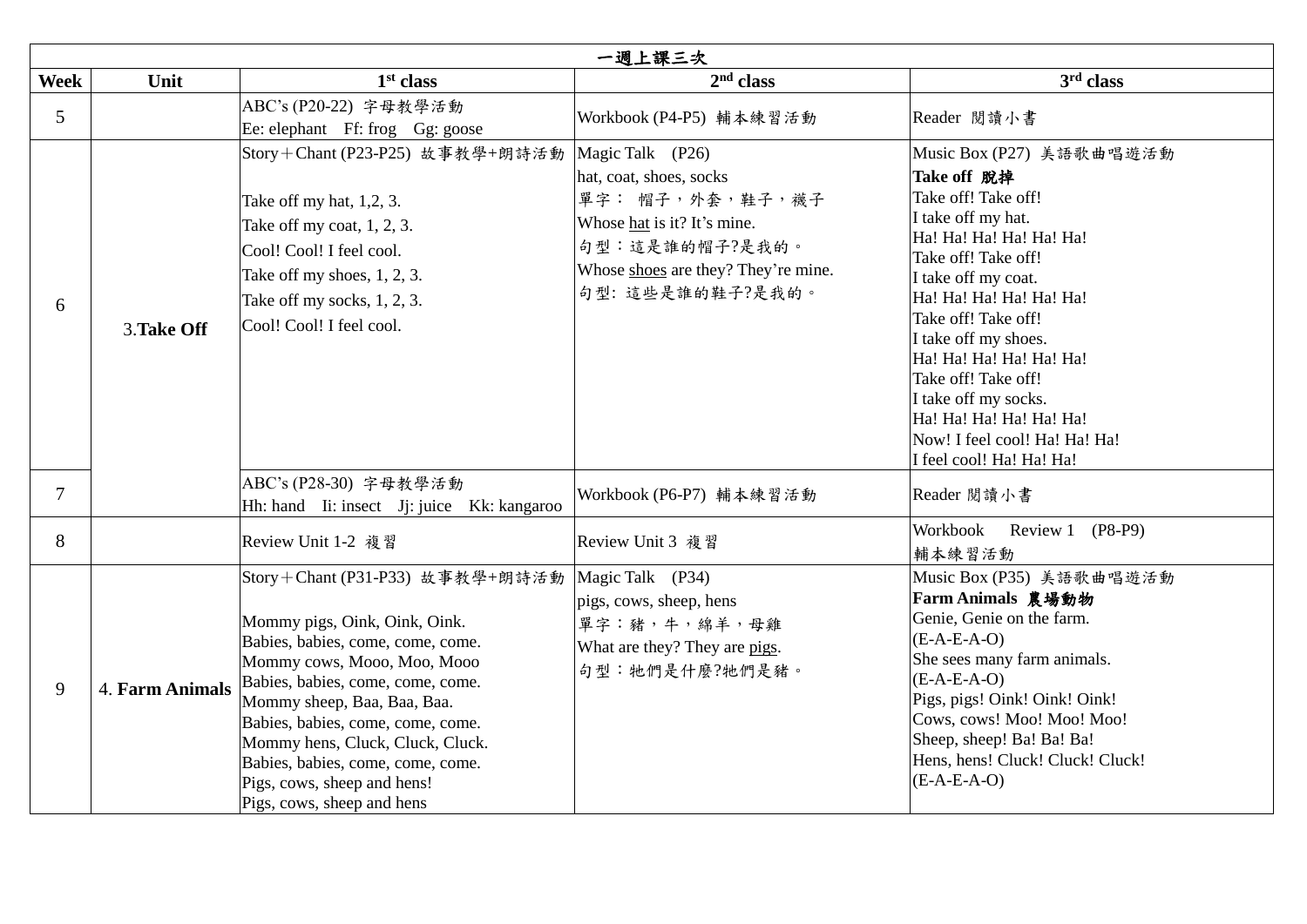|               | 一週上課三次       |                                                                                                                                                                                                                                                                                                                                                                                      |                                                                                                                                                                                                 |                                                                                                                                                                                                                                                                                                                                                                                                                                                                                            |  |
|---------------|--------------|--------------------------------------------------------------------------------------------------------------------------------------------------------------------------------------------------------------------------------------------------------------------------------------------------------------------------------------------------------------------------------------|-------------------------------------------------------------------------------------------------------------------------------------------------------------------------------------------------|--------------------------------------------------------------------------------------------------------------------------------------------------------------------------------------------------------------------------------------------------------------------------------------------------------------------------------------------------------------------------------------------------------------------------------------------------------------------------------------------|--|
| Week          | Unit         | 1 <sup>st</sup> class                                                                                                                                                                                                                                                                                                                                                                | 2 <sup>nd</sup> class                                                                                                                                                                           | 3rd class                                                                                                                                                                                                                                                                                                                                                                                                                                                                                  |  |
| 10            |              | ABC's (P36-38) 字母教學活動<br>L1: lion Mm: mop Nn: nut                                                                                                                                                                                                                                                                                                                                    | Workbook (P10-P11) 輔本練習活動                                                                                                                                                                       | Reader 閲讀小書                                                                                                                                                                                                                                                                                                                                                                                                                                                                                |  |
| <sup>11</sup> | 5. A Race    | Story+Chant (P39-P41) 故事教學+朗詩活動<br>Run! Run! Run! Jump! Jump! Jump!<br>Rhinos, Rhinos, Go, go, go!<br>Run! Run! Run! Jump! Jump! Jump!<br>Giraffes, giraffes, Go, go, go!<br>Run! Run! Run! Jump! Jump! Jump!<br>Gorillas, gorillas, Go, go, go!<br>Run! Run! Run! Jump! Jump! Jump!<br>Ostriches, ostriches, Go, go, go!<br>Run! Run! Run! Jump! Jump! Jump!<br>Now everybody stop! | Magic Talk (P42)<br>rhinos, giraffes, ostriches, gorillas<br>單字:犀牛,長頸鹿,鴕鳥,猩猩<br>Are they rhinos? Yes, they are<br>(No, they're not. They're giraffes.)<br>句型:牠們是犀牛嗎?是的,牠們是。<br>(不,牠們不是。牠們是長頸鹿。) | Music Box (P43) 美語歌曲唱遊活動<br>Wild Animals 野生動物<br>Here come the rhinos.<br>They are strong.<br>They are very strong.<br>I like rhinos.<br>Here come the giraffes.<br>They are tall.<br>They are very tall.<br>I like giraffes.<br>Here come the gorillas.<br>They are strong.<br>They are very strong.<br>I like gorillas.<br>Here come the ostriches.<br>They are tall.<br>They are very tall.<br>I like ostriches.                                                                        |  |
| 12            |              | ABC's (P44-46) 字母教學活動<br>Oo: on Pp: pin Qq: quilt Rr: rock                                                                                                                                                                                                                                                                                                                           | Workbook (P12-P13) 輔本練習活動                                                                                                                                                                       | Reader 閱讀小書                                                                                                                                                                                                                                                                                                                                                                                                                                                                                |  |
| 13            | 6. Fast Food | Story+Chant (P47-P49)故事教學+朗詩活動<br>Hamburgers, please!<br>Hamburgers, Hurray!<br>I can't wait,<br>To eat, eat, eat.<br>(Fried chicken)<br>(French Fries)<br>(Pizza, pizza)                                                                                                                                                                                                            | Magic Talk (P50)<br>hamburger, fried chicken, French fries,<br>pizza<br>單字:漢堡,炸雞,薯條,比薩<br>What do you want? I want a hamburger.<br>句型:你想要什麼?我想要一個漢堡。                                            | Music Box (P51) 美語歌曲唱遊活動<br><b>Fast Food 速食</b><br>I want a hamburger.<br>I want a hamburger.<br>I want a big, big hamburger,<br>A big, big hamburger.<br>I want some fried chicken.<br>I want some fried chicken.<br>I want some yummy fried chicken,<br>Yummy fried chicken.<br>I want some French fries.<br>I want some French fries.<br>I want some yummy French fries,<br>Yummy French fries.<br>I want some pizza.<br>I want some pizza.<br>I want some yummy pizza,<br>Yummy pizza. |  |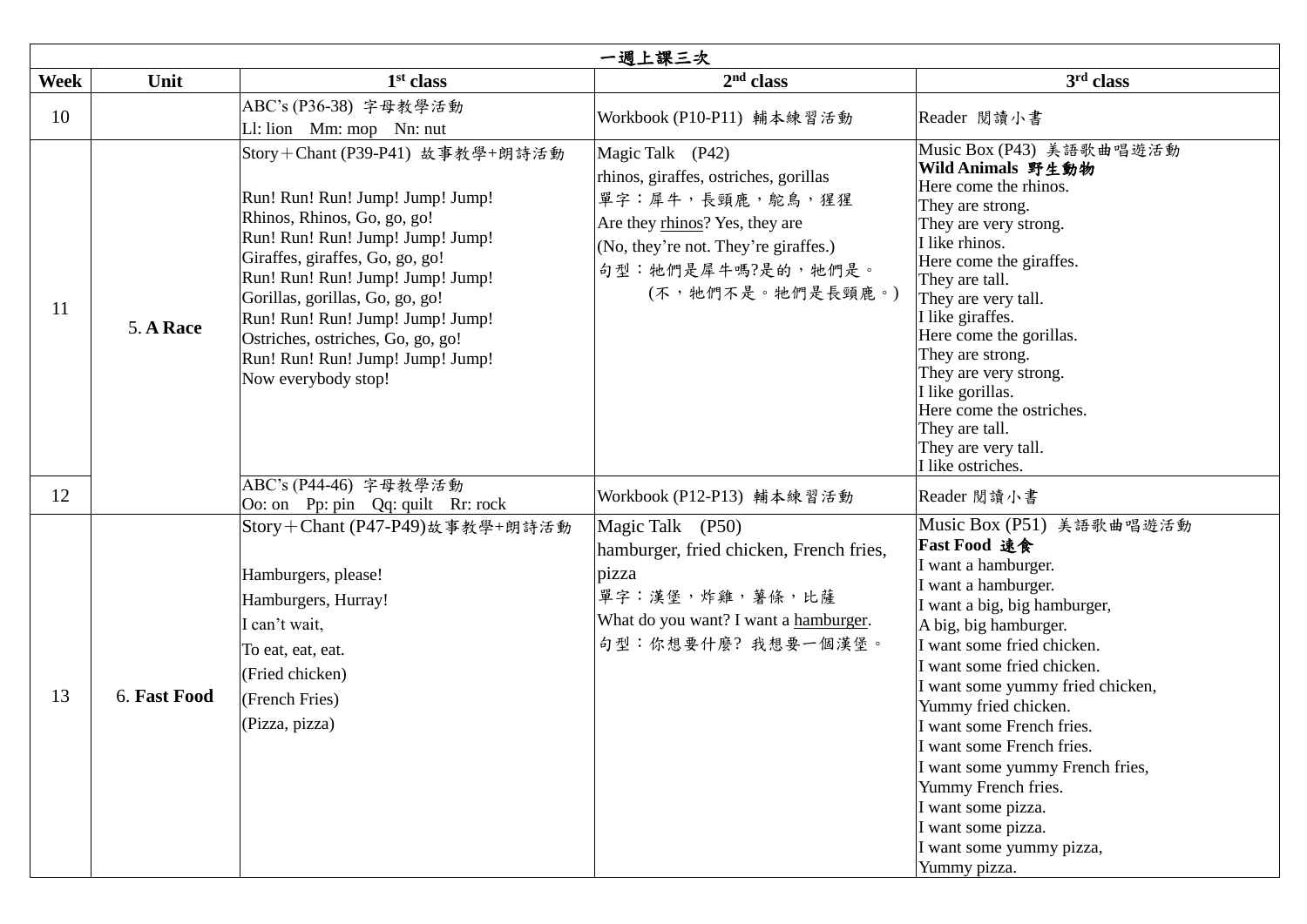|             | 一週上課三次                             |                                                                                                                                                             |                                                                                                                                                 |                                                                                                                                                                                                                                                                                                                                                                                    |  |
|-------------|------------------------------------|-------------------------------------------------------------------------------------------------------------------------------------------------------------|-------------------------------------------------------------------------------------------------------------------------------------------------|------------------------------------------------------------------------------------------------------------------------------------------------------------------------------------------------------------------------------------------------------------------------------------------------------------------------------------------------------------------------------------|--|
| <b>Week</b> | Unit                               | 1 <sup>st</sup> class                                                                                                                                       | $2nd$ class                                                                                                                                     | 3rd class                                                                                                                                                                                                                                                                                                                                                                          |  |
| 14          |                                    | ABC's (P52-54) 字母教學活動<br>Ss: star Tt: tiger Uu: up Vv: van                                                                                                  | Workbook (P14-P15) 輔本練習活動                                                                                                                       | Reader 閲讀小書                                                                                                                                                                                                                                                                                                                                                                        |  |
| 15          | 7. I Want a Fork.<br><b>Please</b> | Story+Chant (P55-P57)故事教學+朗詩活動<br>Get my plate.<br>Get my fork.<br>I am ready for my food.<br>Get my bowl.<br>Get my chopsticks.<br>I am ready for my food. | Magic Talk (P58)<br>fork, bowl, plate, chopsticks<br>單字:叉子,碗,盤子,筷子<br>Do you want a fork? Yes, please./ No, thanks.<br>句型:你要叉子嗎?是的,拜託。<br>不,謝謝。 | Music Box (P59) 美語歌曲唱遊活動<br><b>Tree Meals 三餐</b><br>Breakfast time.<br>Breakfast time.<br>It's breakfast time.<br>My bowl! My spoon!<br>I'm ready for my breakfast.<br>Lunch time.<br>Lunch time.<br>It's lunch time.<br>My plate! My fork!<br>I'm ready for my lunch.<br>Dinner time!<br>Dinner time!<br>It's dinner time.<br>My bowl! My chopsticks!<br>I'm ready for my dinner. |  |
| 16          |                                    | ABC's (P60-62) 字母教學活動<br>Ww: window Xx: fox Yy: yarn Zz: zoo                                                                                                | Workbook (P16-P17) 輔本練習活動                                                                                                                       | Reader 閱讀小書                                                                                                                                                                                                                                                                                                                                                                        |  |
| 17          | 8. Review                          | I Can Read and Say<br>$(P64-P65)$<br>我會閱讀並大聲說                                                                                                               | I Can Read and Say<br>(P66)<br>我會閱讀並大聲說                                                                                                         | Music Box (P67) 美語歌曲唱遊活動<br>Healthy song 健康歌<br>Early to bed,<br>Early to rise,<br>I am healthy.<br>I am healthy.<br>Wash my hands,<br>With some soap,.<br>I am healthy.<br>I am healthy.<br>Don't be greedy.<br>Don't be picky.<br>I am healthy.<br>I am healthy.                                                                                                                 |  |
| 18          |                                    | ABC's (P68-69) 字母教學活動                                                                                                                                       | Workbook (P18-P19) 輔本練習活動                                                                                                                       | Reader 閲讀小書                                                                                                                                                                                                                                                                                                                                                                        |  |
| 19          |                                    | 闖關遊戲<br>(P70)                                                                                                                                               | 活動演練                                                                                                                                            | 活動演練                                                                                                                                                                                                                                                                                                                                                                               |  |
| 20          |                                    | 活動演練                                                                                                                                                        | 活動彩排                                                                                                                                            | 期末成果發表                                                                                                                                                                                                                                                                                                                                                                             |  |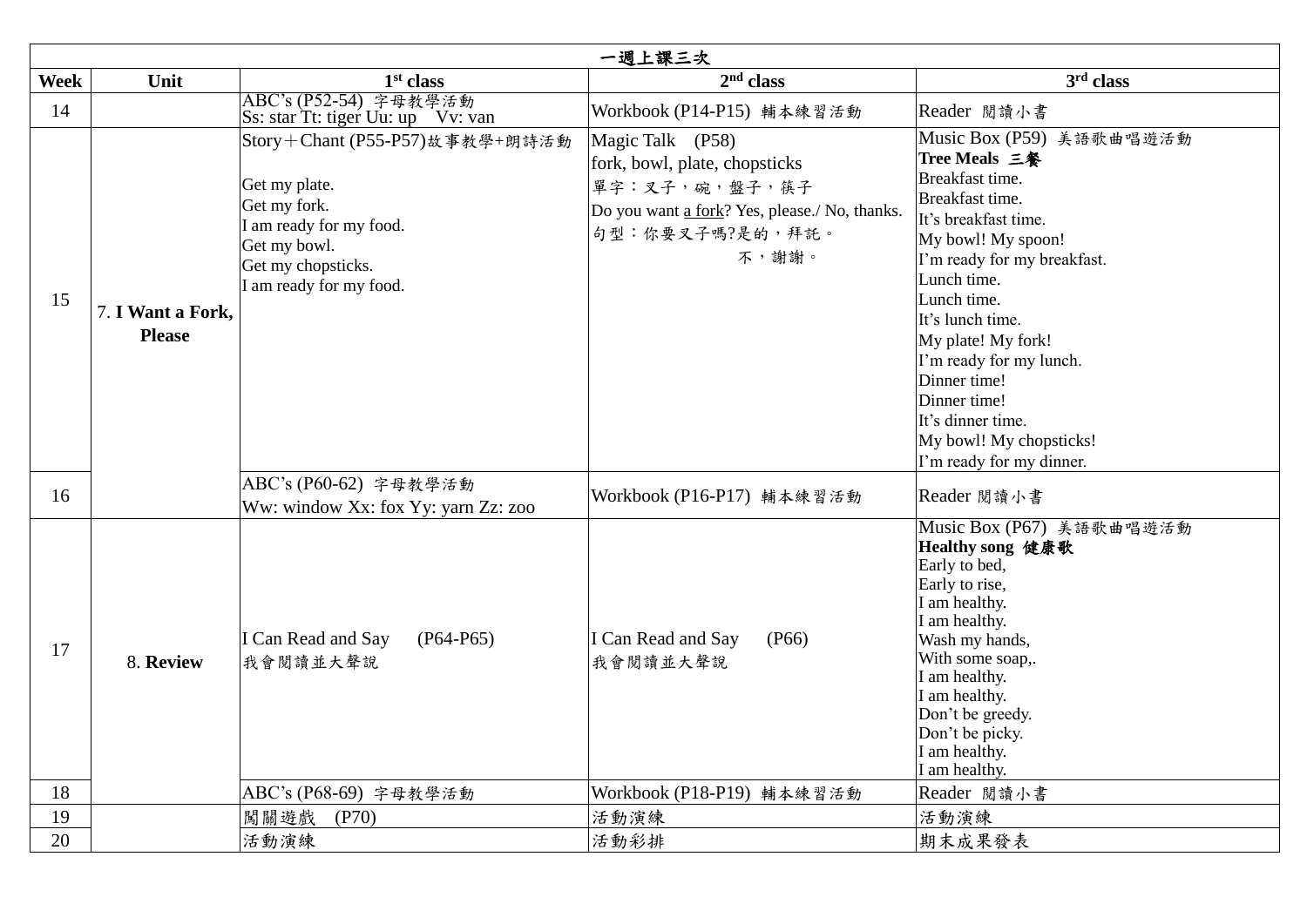## **New Here We Go! Book 6-20** 週教學進度表

 $\mathsf{T}$ 

|                | 一週上課三次                               |                                                                                                                                                                                  |                                                                                                                                                  |                                                                                                                                                                                                                                                                                                                                                                                                                                                                                                                                                                          |  |  |
|----------------|--------------------------------------|----------------------------------------------------------------------------------------------------------------------------------------------------------------------------------|--------------------------------------------------------------------------------------------------------------------------------------------------|--------------------------------------------------------------------------------------------------------------------------------------------------------------------------------------------------------------------------------------------------------------------------------------------------------------------------------------------------------------------------------------------------------------------------------------------------------------------------------------------------------------------------------------------------------------------------|--|--|
| <b>Week</b>    | Unit                                 | 1 <sup>st</sup> class                                                                                                                                                            | $2nd$ class                                                                                                                                      | 3 <sup>rd</sup> class                                                                                                                                                                                                                                                                                                                                                                                                                                                                                                                                                    |  |  |
|                |                                      | Introduction 打招呼用語<br>Greeting                                                                                                                                                   | Greeting Song 見面歌                                                                                                                                | Greeting<br>Story<br>(P7) 故事教學                                                                                                                                                                                                                                                                                                                                                                                                                                                                                                                                           |  |  |
| $\overline{2}$ | 1. What Do You<br><b>Want to Be?</b> | Story+Chant (P7-P9) 故事教學+朗詩活動<br>What do you want to be?<br>What do you want to be?<br>I want to be a teacher,<br>when I grow up,<br>when I grow up.<br>(doctor/nurse/scientist) | Magic Talk (P10)<br>doctor, nurse, teacher, scientist<br>單字:醫生,護士,老師,科學家<br>What do you want to be?<br>I want to be a doctor.<br>句型:你想當什麼?我想當醫生。 | Music Box (P11) 美語歌曲唱遊活動<br>Jobs 職業<br>Teachers are great.<br>Teachers are great.<br>I want to be a teacher,<br>When I grow up,<br>When I grow up.<br>When I grow up.<br>Doctors are great.<br>Doctors are great.<br>I want to be a doctor,<br>When I grow up,<br>When I grow up.<br>When I grow up.<br>Nurses are great.<br>Nurses are great.<br>I want to be a nurse,<br>When I grow up,<br>When I grow up.<br>When I grow up.<br>Scientists are great.<br>Scientists are great.<br>I want to be a scientist,<br>When I grow up,<br>When I grow up.<br>When I grow up. |  |  |
| 3              |                                      | ABC's (P12-14) 字母教學活動<br>Aa: ambulance Bb: bell Cc: cut Dd: deer                                                                                                                 | Workbook (P2-P3) 輔本練習活動                                                                                                                          | Reader 閱讀小書                                                                                                                                                                                                                                                                                                                                                                                                                                                                                                                                                              |  |  |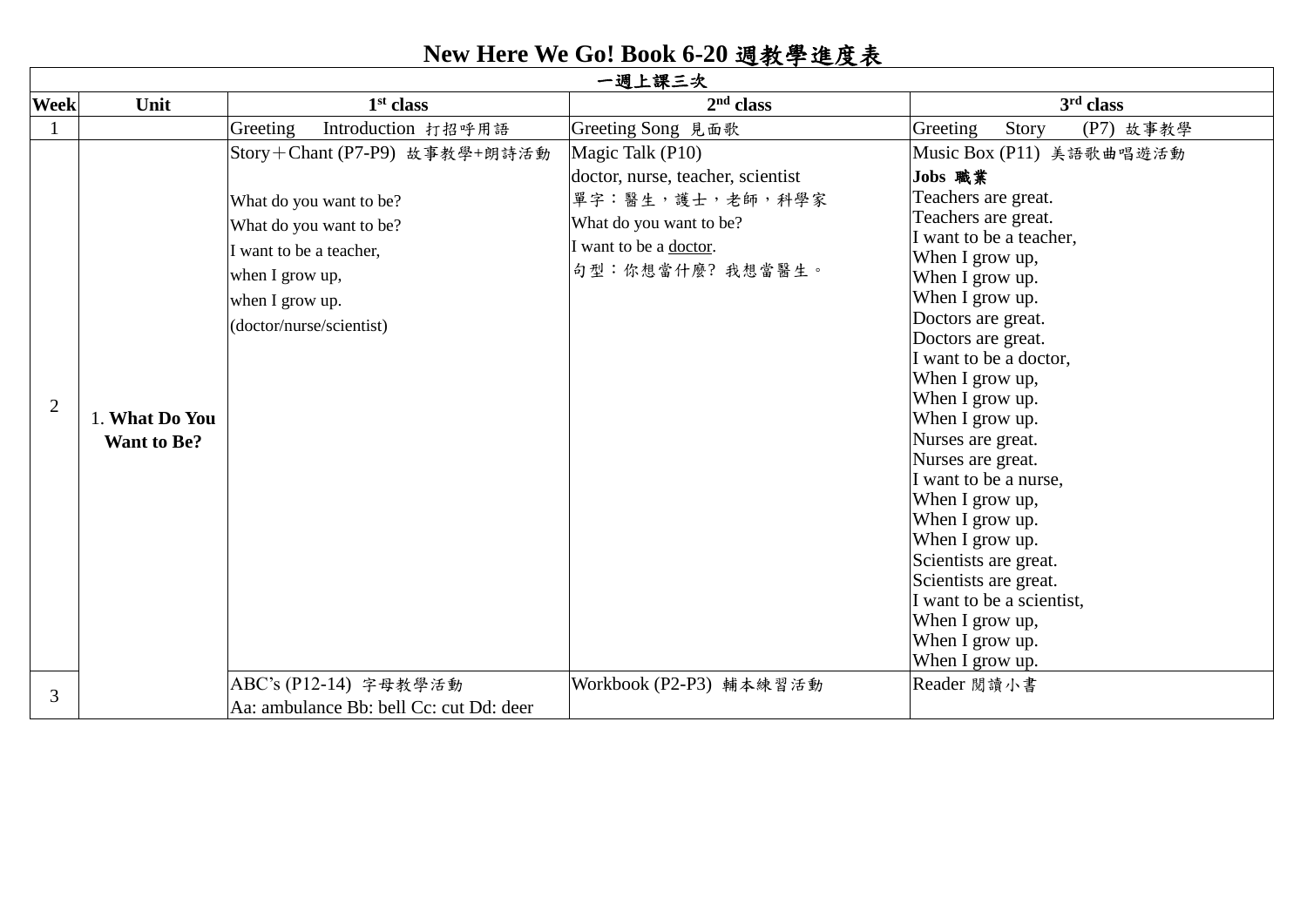|                | 一週上課三次         |                                                                                                                                                                                        |                                                                                                                                                                                             |                                                                                                                                                                                                                                                                                                                                                                                                                                                                                                                                                                                                   |  |
|----------------|----------------|----------------------------------------------------------------------------------------------------------------------------------------------------------------------------------------|---------------------------------------------------------------------------------------------------------------------------------------------------------------------------------------------|---------------------------------------------------------------------------------------------------------------------------------------------------------------------------------------------------------------------------------------------------------------------------------------------------------------------------------------------------------------------------------------------------------------------------------------------------------------------------------------------------------------------------------------------------------------------------------------------------|--|
| <b>Week</b>    | Unit           | 1 <sup>st</sup> class                                                                                                                                                                  | $2nd$ class                                                                                                                                                                                 | 3rd class                                                                                                                                                                                                                                                                                                                                                                                                                                                                                                                                                                                         |  |
| $\overline{4}$ | 2. Let's Play! | Story+Chant (P15-P17) 故事教學+朗詩活動<br>Play tag, play tag!<br>In the sun!<br>Be careful and don't fall down.<br>Play soccer, play soccer<br>In the sun!<br>Be careful and don't fall down. | Magic Talk (P18)<br>play house, play soccer,<br>play tag, play hide-and-seek<br>單字:扮家家酒,踢足球,<br>玩捉鬼遊戲,玩捉迷藏<br>What do you want to play?<br>I want to play house.<br>句型:你想要玩什麼?<br>我想要玩扮家家酒。 | Music Box (P19) 美語歌曲唱遊活動<br>Let's play 我們一起來玩<br>Let's play! Let's play!<br>Let's play tag.<br>Run, run, run!<br>And catch, catch, catch.<br>Run, run, run!<br>And catch, catch, catch.<br>Let's play! Let's play!<br>Let's play house.<br>Mom and dad.<br>Boy and girl.<br>Mom and dad.<br>Boy and girl.<br>Let's play! Let's play!<br>Let's play soccer!<br>Run, run, run!<br>And kick, kick, kick.<br>Run, run, run!<br>And kick, kick, kick!<br>Let's play !Let's play!<br>Let's play hide-and-seek!<br>Hide, hide, hide<br>And seek, seek, seek<br>Hide, hide, hide<br>And seek, seek, seek! |  |
| 5              |                | ABC's (P20-22) 字母教學活動<br>Ee: eggplant Ff: fan Gg: gate                                                                                                                                 | Workbook (P4-P5) 輔本練習活動                                                                                                                                                                     | Reader 閲讀小書                                                                                                                                                                                                                                                                                                                                                                                                                                                                                                                                                                                       |  |
|                |                |                                                                                                                                                                                        |                                                                                                                                                                                             |                                                                                                                                                                                                                                                                                                                                                                                                                                                                                                                                                                                                   |  |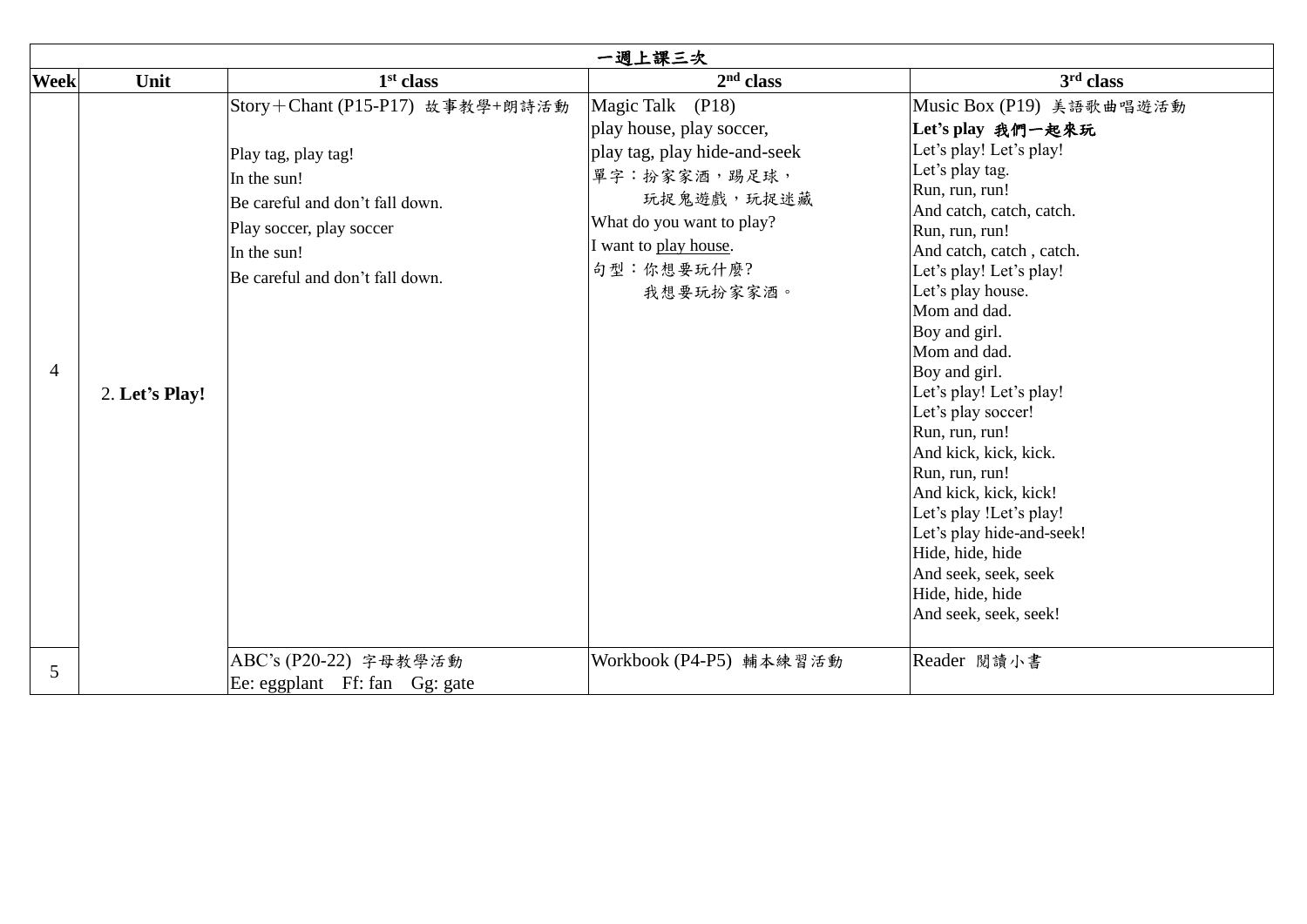|                | 一週上課三次 |                                                                                                                                                                                                                                                                                                                                                                                                                                                |                                                                                                                                                                  |                                                                                                                                                                                                                                                                                                                                                                                                                                                                                                                                                                                                                                                                                                                                                                                    |  |
|----------------|--------|------------------------------------------------------------------------------------------------------------------------------------------------------------------------------------------------------------------------------------------------------------------------------------------------------------------------------------------------------------------------------------------------------------------------------------------------|------------------------------------------------------------------------------------------------------------------------------------------------------------------|------------------------------------------------------------------------------------------------------------------------------------------------------------------------------------------------------------------------------------------------------------------------------------------------------------------------------------------------------------------------------------------------------------------------------------------------------------------------------------------------------------------------------------------------------------------------------------------------------------------------------------------------------------------------------------------------------------------------------------------------------------------------------------|--|
| <b>Week</b>    | Unit   | 1 <sup>st</sup> class                                                                                                                                                                                                                                                                                                                                                                                                                          | 2 <sup>nd</sup> class                                                                                                                                            | 3 <sup>rd</sup> class                                                                                                                                                                                                                                                                                                                                                                                                                                                                                                                                                                                                                                                                                                                                                              |  |
| 6              |        | Story+Chant (P23-P25) 故事教學+朗詩活動 Magic Talk (P26)<br>Boy: Whose handkerchief is this?<br>Girl: It's mine. It's mine.<br>It's pretty. It's nice.<br>Boy: Whose water bottle is this?<br>It's mine. It's mine.<br>It's pretty. It's nice.<br>Boy: Whose hairpin is this?<br>Girl: It's mine. It's mine.<br>It's pretty. It's nice.<br>3. Whose Is This? Boy: Whose pencil case is this?<br>Girl: It's mine. It's mine.<br>It's pretty. It's nice. | hairpin, handkerchief,<br>water bottle, pencil case<br>單字:髮夾,手帕,水壺,鉛筆盒<br>Is this your hairpin?<br>No, it's not. It's her hairpin.<br>句型:這是你的髮夾嗎?<br>不是的。這是她的髮夾。 | Music Box (P27) 美語歌曲唱遊活動<br>Oh Cinderella! 哦! 仙度瑞拉!<br>Oh! Cinderella. Oh! Cinderella.<br>She is at a party.<br>She is very pretty.<br>Oh! Cinderella. Oh! Cinderella.<br>She dances and dances,<br>Until the clock strikers 12.<br>Oh! Cinderella. Oh! Cinderella.<br>She rushes to leave.<br>She drops her hairpin.<br>Oh! Cinderella. Oh! Cinderella.<br>The prince is looking her,<br>With her hairpin.<br>Oh! Cinderella. Oh! Cinderella.<br>"Is this your hairpin?"<br>The prince keeps asking.<br>Oh! Cinderella. Oh! Cinderella.<br>Everyone points to her,<br>And says, "It's her hairpin!"<br>Oh! Cinderella. Oh! Cinderella.<br>She puts on the hairpin<br>And goes with the prince.<br>Oh! Cinderella. Oh! Cinderella.<br>What a happy ending!<br>What a happy ending! |  |
| $\overline{7}$ |        | ABC's (P28-30) 字母教學活動<br>Hh: ham Ii: iguana Jj: jeep<br>Kk: koala                                                                                                                                                                                                                                                                                                                                                                              | Workbook (P6-P7) 輔本練習活動                                                                                                                                          | Reader 閲讀小書                                                                                                                                                                                                                                                                                                                                                                                                                                                                                                                                                                                                                                                                                                                                                                        |  |
| 8              |        | Review Unit 1-2 複習                                                                                                                                                                                                                                                                                                                                                                                                                             | Review Unit 3 複習                                                                                                                                                 | Workbook Review 1<br>$(P8-P9)$<br>輔本練習活動                                                                                                                                                                                                                                                                                                                                                                                                                                                                                                                                                                                                                                                                                                                                           |  |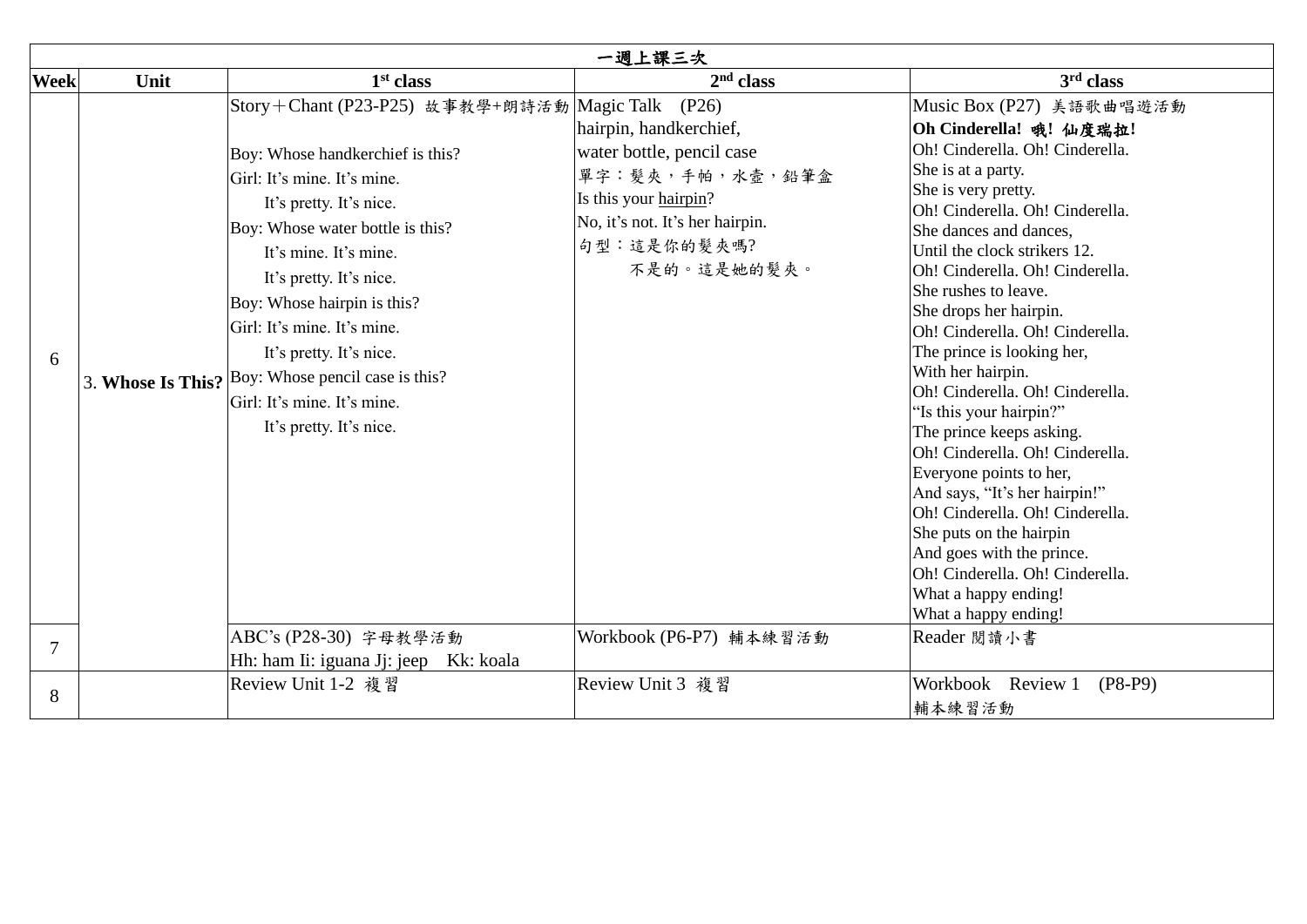|             | 一週上課三次      |                                                                                                                                                                                                                                                                                                                                                                                        |                                                                                                                                |                                                                                                                                                                                                                                                                                                                                                                                                                                                                                                                                                            |  |
|-------------|-------------|----------------------------------------------------------------------------------------------------------------------------------------------------------------------------------------------------------------------------------------------------------------------------------------------------------------------------------------------------------------------------------------|--------------------------------------------------------------------------------------------------------------------------------|------------------------------------------------------------------------------------------------------------------------------------------------------------------------------------------------------------------------------------------------------------------------------------------------------------------------------------------------------------------------------------------------------------------------------------------------------------------------------------------------------------------------------------------------------------|--|
| <b>Week</b> | Unit        | 1 <sup>st</sup> class                                                                                                                                                                                                                                                                                                                                                                  | 2 <sup>nd</sup> class                                                                                                          | 3rd class                                                                                                                                                                                                                                                                                                                                                                                                                                                                                                                                                  |  |
| 9           | 4. Sickness | Story+Chant (P31-P33) 故事教學+朗詩活動 Magic Talk (P34)<br>Tummy ache, tummy ache,<br>It's not fun.<br>See a doctor,<br>And get some rest!<br>Headache, headache,<br>It's not fun.<br>See a doctor,<br>And get some rest!<br>Runny nose, runny nose,<br>It's not fun.<br>See a doctor,<br>And get some rest!<br>Toothache, toothache,<br>It's not fun.<br>See a dentist<br>And get some rest. | tummy ache, toothache,<br>headache, runny nose<br>單字:肚子痛,牙痛,頭痛,流鼻水<br>Are you OK? No, I have a tummy ache.<br>句型:你還好嗎?不好,我肚子痛。 | Music Box (P35) 美語歌曲唱遊活動<br>Sickness 生病<br>Tummy ache. Tummy ache.<br>Tummy ache.<br>I have a tummy ache.<br>I feel bad.<br>I need to see a doctor.<br>And stay in bed.<br>Runny nose. Runny nose.<br>Runny nose<br>I have a runny nose.<br>I feel bad.<br>I need to see a doctor.<br>And stay in bed.<br>Headache. Headache.<br>Headache<br>I have a headache.<br>I feel bad.<br>I need to see a doctor.<br>And stay in bed.<br>Toothache. Toothache.<br>Toothache.<br>I have a toothache.<br>I feel bad.<br>I need to see a dentist.<br>And stay in bed. |  |
| 10          |             | ABC's (P36-38) 字母教學活動<br>$LL: log$ Mm: moon Nn: nest                                                                                                                                                                                                                                                                                                                                   | Workbook (P10-P11) 輔本練習活動                                                                                                      | Reader 閲讀小書                                                                                                                                                                                                                                                                                                                                                                                                                                                                                                                                                |  |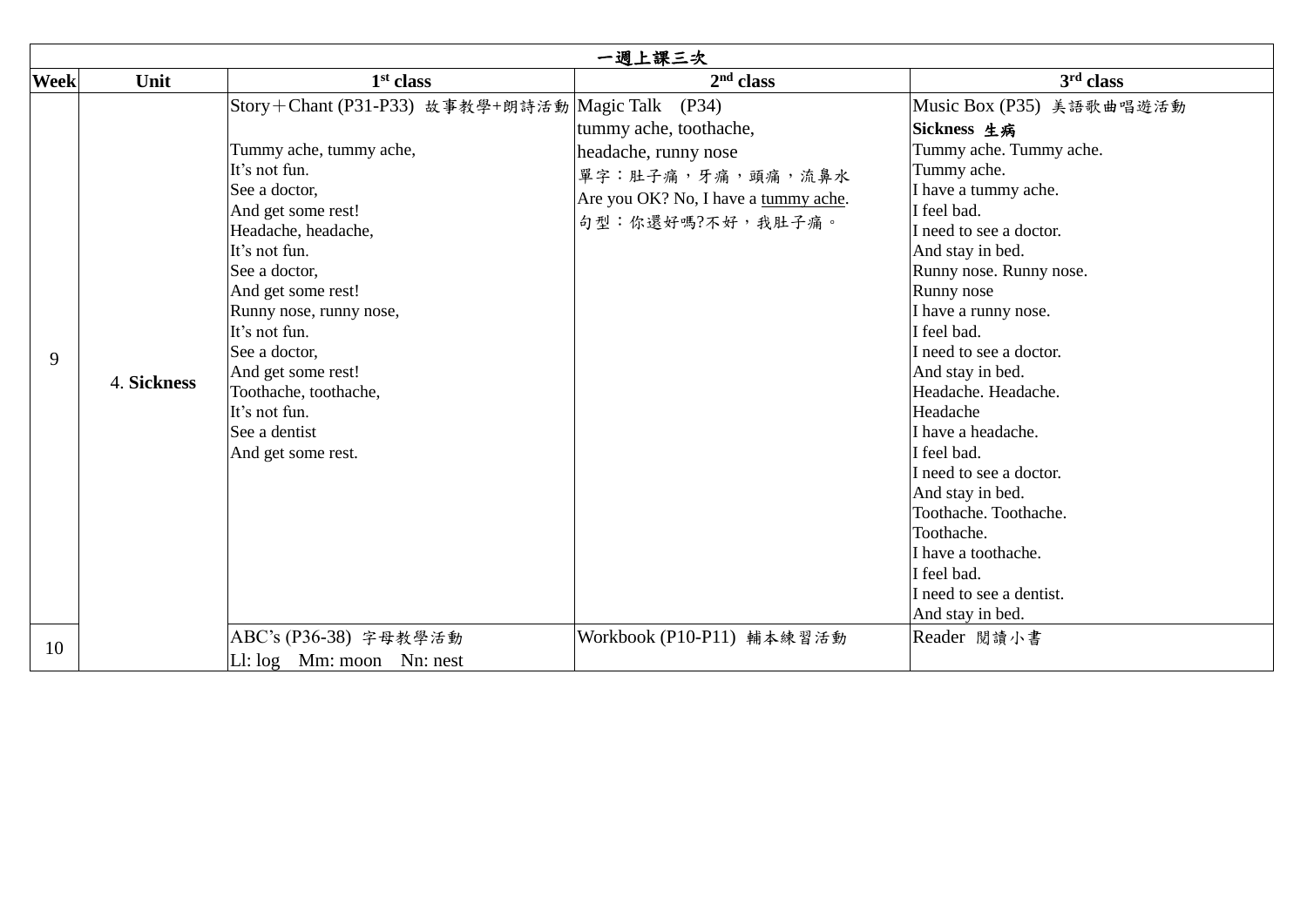| 一週上課三次      |                  |                                                                                                                                                                                                                                                                                      |                                                                                                                                                                                 |                                                                                                                                                                                                                                                                                                                                                                                                                                                                                                                               |  |  |  |
|-------------|------------------|--------------------------------------------------------------------------------------------------------------------------------------------------------------------------------------------------------------------------------------------------------------------------------------|---------------------------------------------------------------------------------------------------------------------------------------------------------------------------------|-------------------------------------------------------------------------------------------------------------------------------------------------------------------------------------------------------------------------------------------------------------------------------------------------------------------------------------------------------------------------------------------------------------------------------------------------------------------------------------------------------------------------------|--|--|--|
| <b>Week</b> | Unit             | 1 <sup>st</sup> class                                                                                                                                                                                                                                                                | $2nd$ class                                                                                                                                                                     | 3 <sup>rd</sup> class                                                                                                                                                                                                                                                                                                                                                                                                                                                                                                         |  |  |  |
| 11          | 5. Keep Tidy     | Story+Chant (P39-P41) 故事教學+朗詩活動  Magic Talk (P42)<br>Brush my teeth, up and down<br>Wash my face, round and round<br>Wash my hands, rinse and rinse<br>Take a bath, rub and rub<br>I am fully clean!<br>Oh, Yeah!                                                                    | brush teeth, wash hands,<br>wash face, take a bath<br>單字:刷牙,洗手,洗臉,洗澡<br>Do you brush your teeth everyday?<br>Yes, I do.<br>句型:你每天都刷牙嗎?是的,我有。                                    | Music Box (P43) 美語歌曲唱遊活動<br>Fully clean 乾乾淨淨<br>Brush my teeth! Brush my teeth!<br>I brush my teeth every day.<br>I am tidy every day.<br>Wash my face. Wash my face.<br>I wash my face every day.<br>I am tidy every day.<br>Wash my hands. Wash my hands.<br>I wash my hands every day.<br>I am tidy every day.<br>Take a bath. Take a bath.<br>I take a bath every day.<br>I am tidy every day.                                                                                                                            |  |  |  |
| 12          |                  | ABC's (P44-46) 字母教學活動<br>Oo: olive Pp: peanut Qq: quack Rr: rug                                                                                                                                                                                                                      | Workbook (P12-P13) 輔本練習活動                                                                                                                                                       | Reader 閲讀小書                                                                                                                                                                                                                                                                                                                                                                                                                                                                                                                   |  |  |  |
| 13          | 6. Let's Go Home | Story+Chant (P47-P49) 故事教學+朗詩活動  Magic Talk (P50)<br>Scooter, Scooter,<br>On the road<br>Come and go.<br>Come and go.<br>Airplane, Airplane,<br>In the sky<br>Come and go.<br>Come and go.<br>MRT, MRT,<br>Under the ground<br>Come and go.<br>Come and go.<br>ABC's (P52-54) 字母教學活動 | by scooter, by airplane,<br>by MRT, by flying mat<br>單字:騎輕型機車,搭飛機,搭捷運,坐魔毯<br>How are we going home?<br>Let's go by scooter.<br>句型:我們要如何回家?我們騎輕型機車。<br>Workbook (P14-P15) 輔本練習活動 | Music Box (P51) 美語歌曲唱遊活動<br>How Are We Going Home? 我們如何回家?<br>How are we going home?<br>How are we going home?<br>By scooter? By MRT?<br>By airplane? Or by flying mat?<br>How are we going home?<br>How are we going home?<br>By scooter? By MRT?<br>By airplane? Or by flying mat?<br>How are we going home?<br>How are we going home?<br>By scooter? By MRT?<br>By airplane? Or by flying mat?<br>How are we going home?<br>How are we going home?<br>By scooter? By MRT?<br>By airplane? Or by flying mat?<br>Reader 閲讀小書 |  |  |  |
| 14          |                  | Ss: sit Tt: taxi Uu: underwear Vv: volcano                                                                                                                                                                                                                                           |                                                                                                                                                                                 |                                                                                                                                                                                                                                                                                                                                                                                                                                                                                                                               |  |  |  |